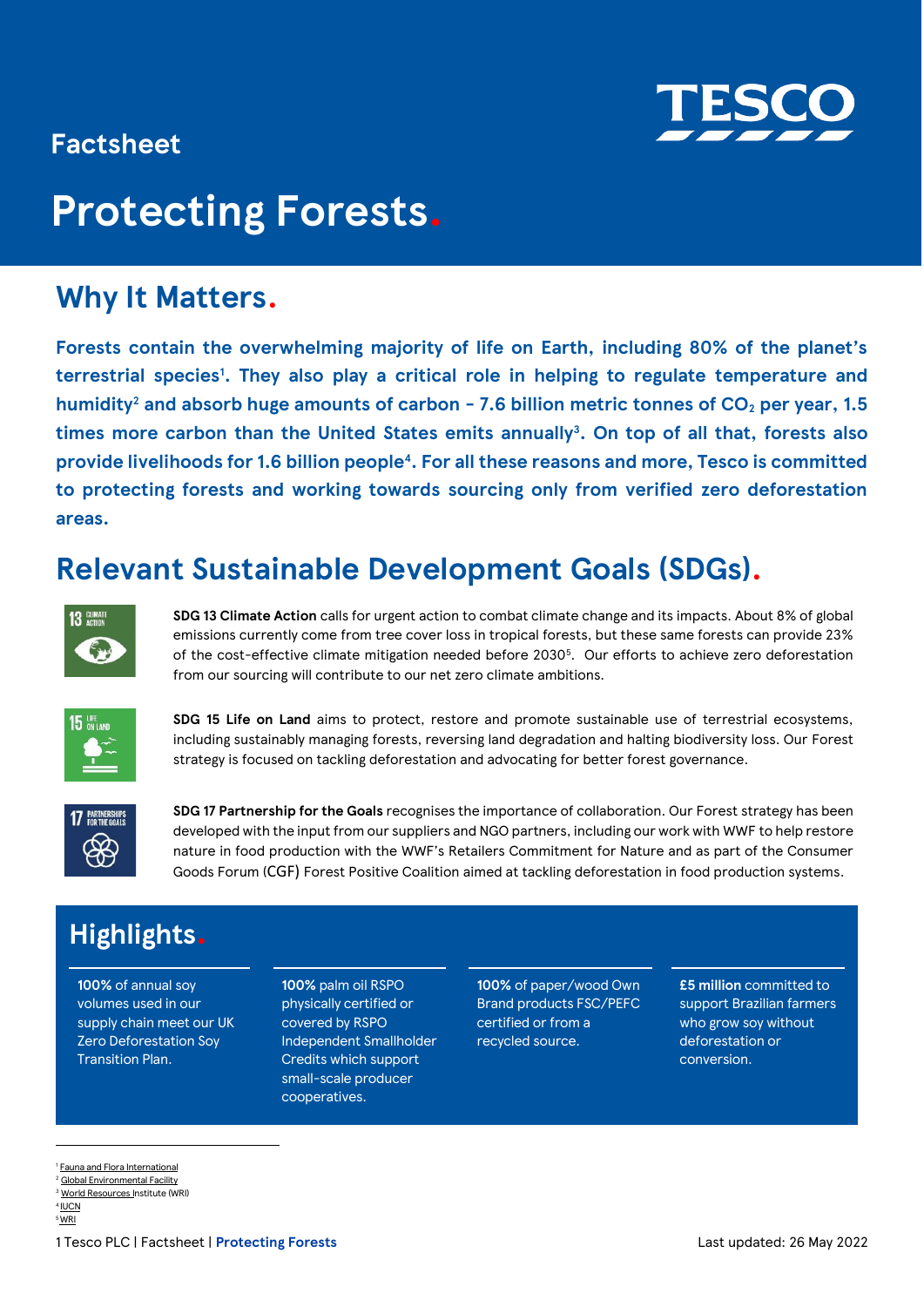# **Our Approach.**

**Tesco is committed to the sustainable sourcing of all commodities in its supply chain, even those that are indirectly supplied to us. For our key forest risk commodities, we are committed to eliminating deforestation and ecosystem conversion in the sourcing of soy, palm and timber.** 

In particular, we are focusing intense effort on our most significant commodity footprint, soy. Soy is a key source of protein and soybean meal is widely used in animal feed. With rising global demand, the expansion of soy production has led to deforestation and habitat conversion in many important ecosystems. We are aiming to source all the soy in our supply chains from whole regions that are verified as deforestation-free by 2025. Industry leading innovation and collaboration are central to this work, which requires transformational industry change, and we are simultaneously learning more about what solutions may work for other commodities as we progress along this journey.

As the UK's largest retailer, we have a responsibility to play our part on the issue of deforestation. We are committed to protecting vital tropical forests, and we work with our suppliers and partners to take direct action. Through a combination of industry collaboration, financial contributions, and [supply chain transparency](https://www.tescoplc.com/media/757846/tesco-group-palm-oil-and-soy-transparency-mapping-1.pdf) we are making good progress, but we know we can't do this alone. To reach our ambitions, our Forests strategy seeks to 'Improve, Transform and Advocate' to create lasting change for a sustainable future.

## **Transform**

Achieving zero deforestation and conversion in forest risk commodities will require transformational change in sourcing and forest governance, among many other factors. This requires that we act in our own supply chains and with wider industry to provide effective solutions. We are:

- **Providing £5m investment in the Responsible Commodities Facility**, a pilot financial facility that will make low interest loans available to Brazilian soy farmers who agree to growing soy without deforestation or conversion**.**
- **Raising our expectations of Tesco suppliers via our updated Zero Deforestation Soymeal Supplier Requirements** updated in July 2021. These stipulate

that all suppliers using soy, namely as part of animal feed in meat, fish, poultry, eggs and dairy, need to develop and share detailed roadmaps on how they will comply with our 2025 zero deforestation and conversion free soy sourcing target.

• **Implementing the UK Soy Manifesto.** Tesco, alongside WWF, Efeca, Earthworm and Mighty Earth spearheaded the development of the UK Soy Manifesto, which was launched by Tesco CEO Ken Murphy in November 2021 during COP26. The Manifesto sets out requirements to deliver deforestation and conversion free soy to the UK by 2025. Manifesto signatories currently represent close to 60% of soy used in the UK.

**Read more about our work with WWF [here](https://www.tescoplc.com/sustainability/taking-action/environment/wwf/)***.*

## **Improve**

We are determined to tackle deforestation and improve existing strategies, leading by example. To achieve this, we are:

- **Committed to eliminating deforestation and conversion when sourcing raw materials** such as [palm oil,](https://www.tescoplc.com/sustainability/documents/policies/sourcing-palm-oil-responsibly/) [soy,](https://www.tescoplc.com/sustainability/documents/policies/sourcing-soy-responsibly/) [timber](https://www.tescoplc.com/sustainability/documents/policies/sourcing-timber-responsibly/) and [beef](https://www.tescoplc.com/sustainability/documents/policies/sourcing-beef-responsibly/) for our Own Brand products.
- **Driving incremental change through certification** by sourcing certified sustainable products and commodities. 100% of our Own Brand products use certified Roundtable on Sustainable Palm Oil (RSPO) sustainable palm oil, and 100% of our assessed Own Brand products use wood and paper that's certified by Forest Stewardship Council (FSC)/Programme of Forest Certification (PEFC) or from recycled sources.
- **Setting our UK Zero Deforestation Soy Transition Plan** to ensure we are taking effective action on our highest impact raw material. Our three-phase approach began in 2018 with a focus on soy credit schemes and has evolved to focus on establishing greater visibility along the supply chain by using increasingly rigorous certification methodologies such as Cefetra Area Mass Balance or RTRS Regional Credits. We are now focused on delivering the third phase of the plan before 2025, as we look to align our soy ambitions around sourcing from verified zero deforestation areas.
- **Participating in industry initiatives to improve commodity supply chain transparency**, including the Palm Oil Transparency Coalition, Soy Transparency Coalition, and Retail Soy Group



**Read more about our UK Zero Deforestation Soy Transition Plan [here](https://www.tescoplc.com/media/755387/tesco-zero-deforestation-soymeal-transition-plan_dec-2019.pdf)***.*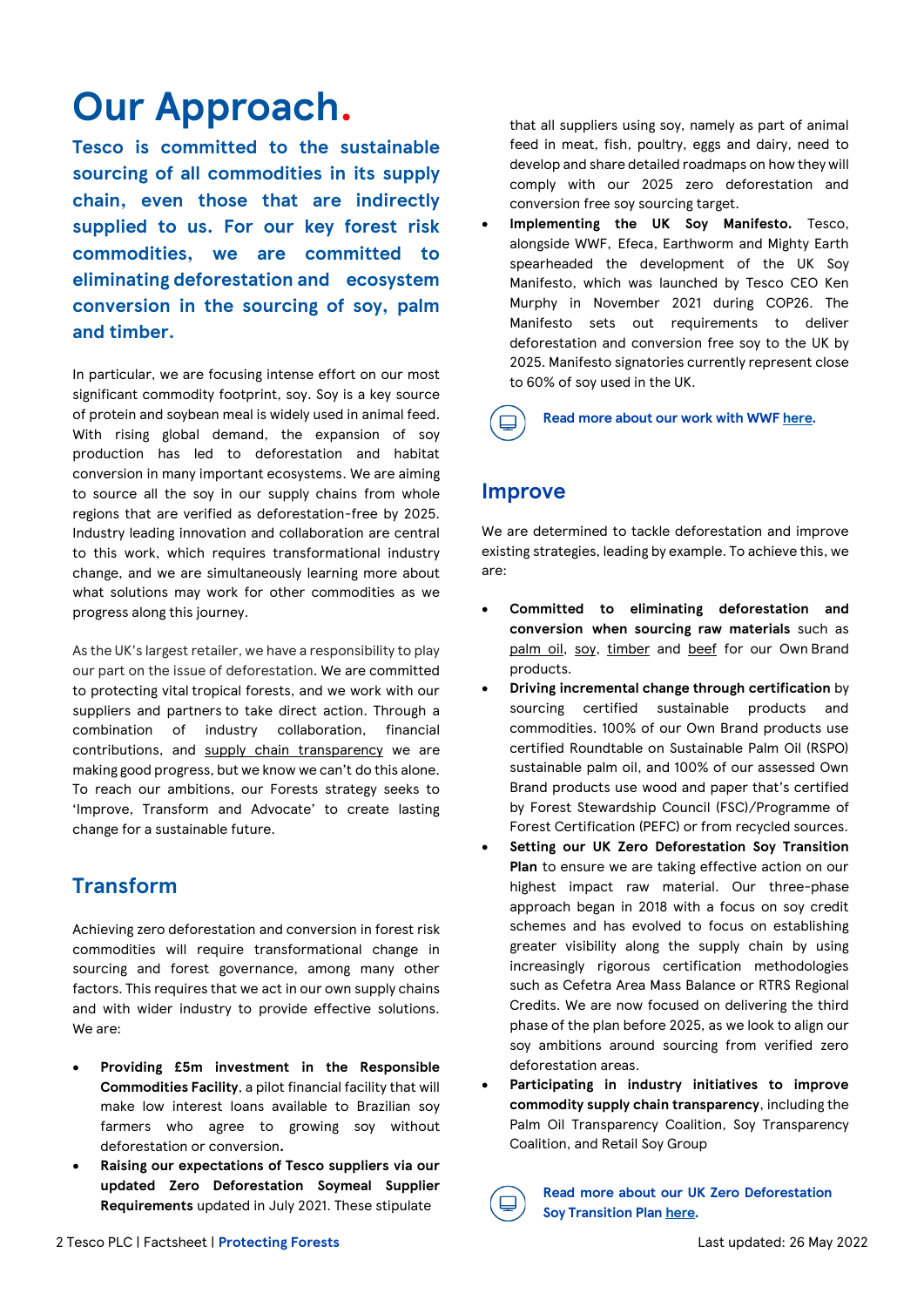## **Advocate**

We recognise that effective forest governance is essential to successfully reverse deforestation. To achieve this, we need to collaborate to deliver a shared mandate, for example:

- **Working with WWF and other retailers** to restore nature in food production with the [WWF's Retailers](https://www.wwf.org.uk/basket-metric)  [Commitment for Nature,](https://www.wwf.org.uk/basket-metric) building on the work we initiated with WWF to halve the environmental impact of the average UK shopping basket**.**
- Using our voice, through forums such as the Global Reporting Initiative (GRI) Taskforce, to call for robust, coordinated public policy implementation which supports the delivery of our deforestation commitments, including emerging UK and EU due diligence legislation.

**Collaborating with industry** to drive meaningful change and rethink how we work together across commodity production systems. For instance, through our roles as Chair of the SoS Steering Group, and Co-Lead of the Consumer Goods Forum (CGF) Forest Positive Coalition's Productive Landscapes Working Group and Soy Working Group.

# **Awards and benchmarks.**

#### **CDP Forests**

Tesco participates in the annual CDP survey relating to forests. In the latest 2021 assessment, we achieved a 'B' rating for palm oil, 'B-' for timber and soy and 'D' for cattle. We have engaged with the CDP following our latest results to understand how this scoring is consistent with our industry-leading action in this area, such as becoming the first UK supermarket to remove Brazilian beef from sale in 2018. We expect to see an improvement in our scores in the coming year.

### **Mighty Earth Beef Scorecard**

The environmental non-profit, Mighty Earth, has launched a new scorecard to evaluate the beef sourcing practices of 15 of the world's largest grocery and fast-food companies that have pledged to end deforestation across their supply chains. Tesco was ranked **first** on their Beef Scorecard with 65/100.

### **WWF Palm Oil Buyers Scorecard**

WWF's Palm Oil Buyers Scorecard assesses major retailers, consumer goods manufacturers and food service companies from around the world on their performances, actions and commitments toward responsible purchasing of palm oil. In the 2021 scorecard, we ranked 4th out of 39 UK companies assessed, and within the 'well on the path' category.





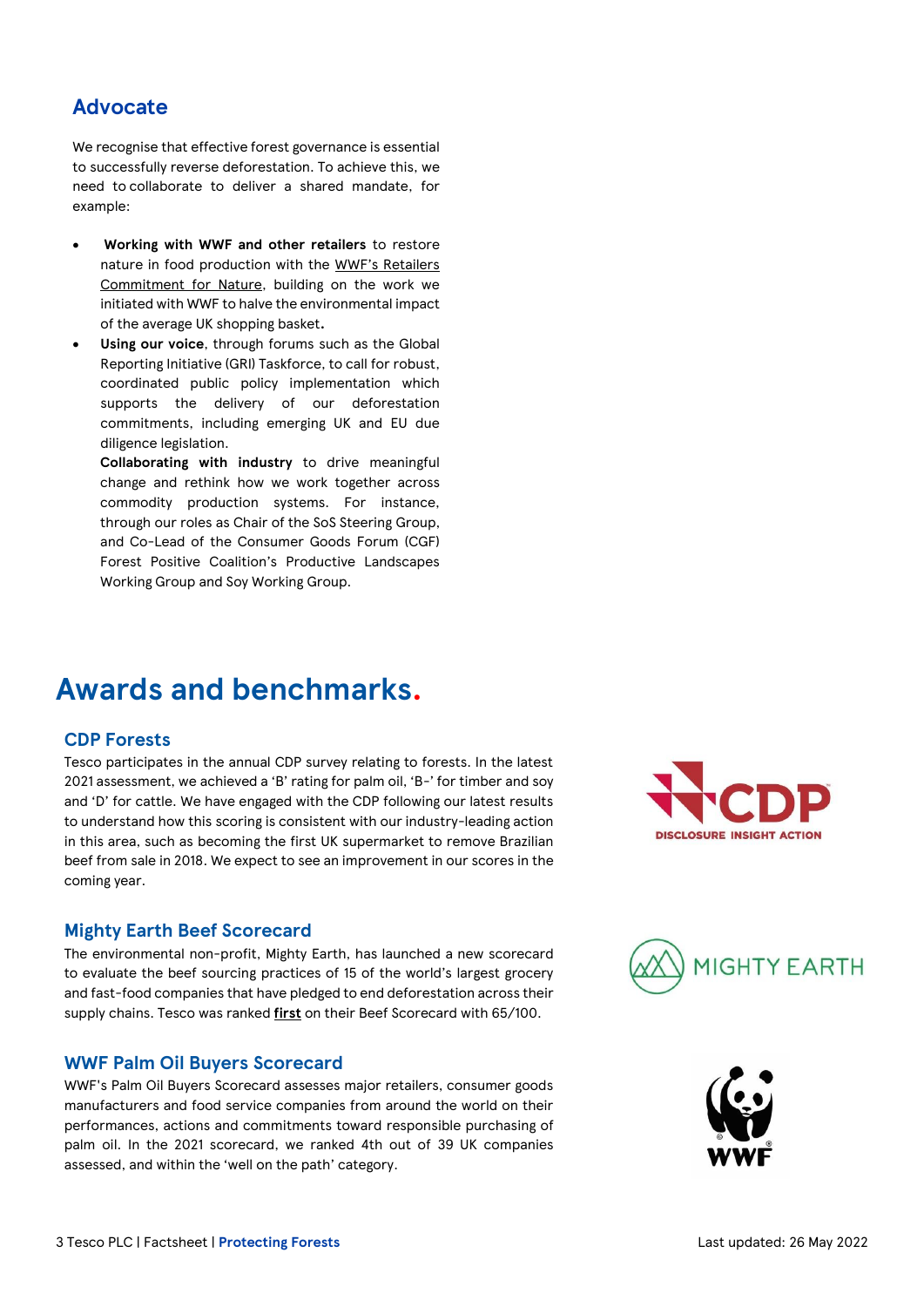# **Performance.**

| <b>Commitment</b>             | <b>KPIs</b>                                                                                                                                                                                  | 2018/19             | 2019/20                              | 2020/21                                                                                                                                           | 2021/22                                                                                                                                                                    |
|-------------------------------|----------------------------------------------------------------------------------------------------------------------------------------------------------------------------------------------|---------------------|--------------------------------------|---------------------------------------------------------------------------------------------------------------------------------------------------|----------------------------------------------------------------------------------------------------------------------------------------------------------------------------|
| Achieve zero<br>deforestation | Percentage volume of<br>palm oil physically<br>certified to Roundtable on<br>Sustainable Palm Oil<br>(RSPO) standard                                                                         | 100% <sup>(a)</sup> | 100% <sup>(a)</sup>                  | <b>Group: 100%</b><br><b>Identity</b><br>preserved: 0%,<br>Segregated: 65%,<br>Mass-balance:<br>32%, Credits: 2%,<br><b>Uncertified: &lt;0.1%</b> | <b>Group: 100%</b><br>Identity preserved: 0%,<br>Segregated: 73%,<br>Mass-balance: 23%,<br>Independent<br><b>Smallholder Credits:</b><br>$4\%$ ,<br><b>Uncertified: 0%</b> |
|                               | Percentage of<br>paper/wood products<br>certified to Forest<br>Stewardship Council (FSC),<br>Programme for the<br>Endorsement of Forest<br>Certification (PEFC) or<br>from a recycled scheme | UK/ROI:<br>87%      | <b>UK/ROI: 93%</b><br><b>CE: 94%</b> | <b>UK/ROI: 100%</b><br><b>CE: 98%</b>                                                                                                             | <b>UK/ROI/CE: 100%</b>                                                                                                                                                     |
|                               | Percentage of soy used in<br>animal feed that meets<br>our UK Zero Deforestation<br>Soy Transition Plan<br>requirements                                                                      | N/A                 | 100%                                 | 100%                                                                                                                                              | 100%                                                                                                                                                                       |

(a) Figures exclude Booker

In 2021/22, across the Group we have overseen significant progress in suppliers moving from Mass Balance to Segregated and progressing to a higher integrity certification standard, compared to the previous year. This is a particularly strong result at a time of multiple supply chain challenges and disruptions.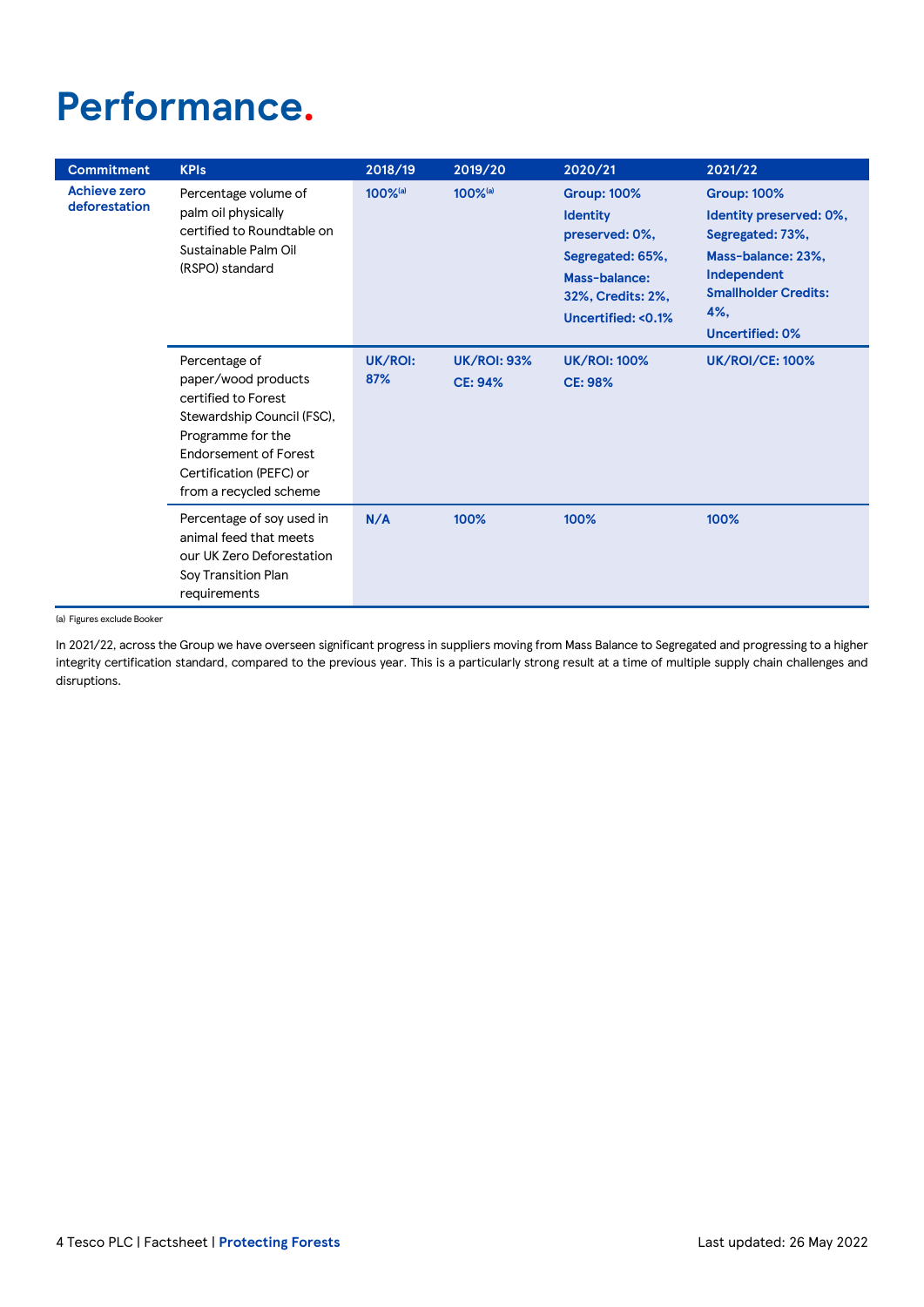# **Methodologies.**

### **How we measure our progress**

To track our progress in achieving our commitment to eliminating deforestation and conversion within our forest risk commodity supply chains, our three KPIs track progress across different product categories which may be linked to deforestation. We rely on the expertise and guidance of external frameworks and methodologies to set these KPIs. This includes working with NGOs and established frameworks such as the Roundtable on Sustainable Palm Oil (RSPO) and the Forest Stewardship Council (FSC) Programme.

#### **Percentage volume palm oil physically certified to Roundtable on Sustainable Palm Oil standard.**

As defined by certified sourced palm oil used within Tesco Own Brand products. As part of this process, we report to four levels of RSPO certification:

- **Identity preserved:** The amount of RSPO certified palm oil that is uniquely identifiable to a single RSPO certified mill and its certified supply base.
- − **Segregated (SG):** The amount of RSPO certified palm oil from different certified sources kept separate from 'ordinary palm oil' (palm oil from a non-certified source) throughout the supply chain.
- − **Mass Balance (MB):** The amount of RSPO certified palm oil mixed with 'ordinary palm oil' throughout the supply chain.
- − **Independent Smallholder RSPO Credit:** Proof that one tonne of certified palm oil was produced by an RSPOcertified independent producer or cooperative of producers and has entered the global palm oil supply chain.

An annual palm oil survey is conducted by third-party specialist, 3Keel, to assess supplier adherence. All suppliers are required to submit their response to a secure online portal which is collated, analysed and verified before being reported externally.

**Percentage of paper/wood products certified to Forest Stewardship Council (FSC), Programme for the Endorsement of Forest Certification (PEFC) or from a recycled source.**

As defined by percentage volume of Tesco Own Brand paper and wood products from assessed lines sold which are FSC or PEFC certified or from a recycled source. Assessed lines come from our General Merchandise division and relate to products including toys, nursery and recreation, home and seasonal and paper and stationary products. These lines fall under the scope of our Responsible Sourcing of Wood & Paper Products Policy.

Data from UK, ROI and CE is collated four times a year and is then aggregated for a full year. To obtain the data, our international sourcing hub require suppliers to complete an assessment process. Our technical managers are then responsible for completing the appropriate due diligence.

#### **Percentage of soy used in animal feed that meets our UK Zero Deforestation Soy Transition Plan requirements.**

As defined by all soy used within the Tesco supply chain – the majority of which is indirect use as soymeal in animal feed. The scope includes all suppliers who provide Tesco UK Own Brand products containing animal protein. This scope is in line with tiers 2, 3, 4a and 4b of the Consumer Goods Forum soy ladder.

Our approved third-party certification standards (prioritised in order of preference) include:

**1) Physically certified to feed mill:** ISCC Plus Proterra (MB or SG) RTRS (MB or SG)

**2) Physically certified to UK (chain of custody system does not extend beyond point of import):** ADM v2 Cargill Triple S

### **3) Farms are certified in connected supply chain sourcing region to Tesco, but no chain of custody is present:**

RTRS Regional Credits CRS Area Mass Balance

Currently, our approved verified zero deforestation soy sourcing areas are all areas in the Amazon that grow soy in compliance with the Amazon Soy Moratorium. Data is collated at the beginning of each calendar year via an online portal, collated by third-party specialist 3Keel. Certifications fall into three categories: Area mass balance, Mass balance and Segregation, corresponding to increasing levels of traceability.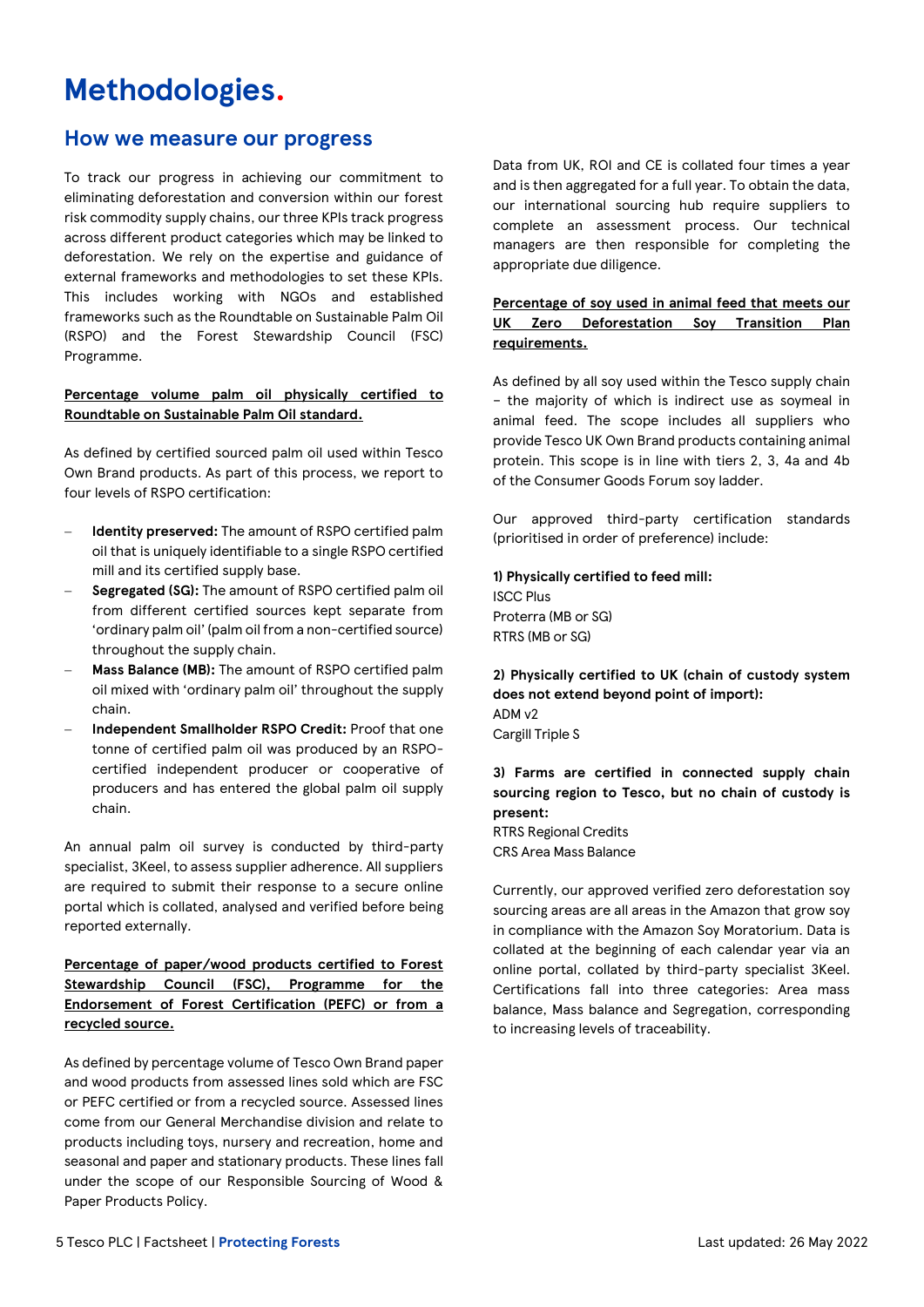# **Looking ahead.**

We are committed to tackling deforestation, we are making progress and we know there is more we can do. We will continue to drive action, both within our own sourcing policies and by working in collaboration with wider industry to advocate for better forest governance. During 2022 we will lead the supporter campaign and invest £5m directly in the Responsible Commodities Facility which will offer cheap finance to farmers who agree to grow soy without deforestation or conversion.

## **Commitments and targets**

- 100% of UK soy sourced from Verified Deforestation and Conversion Free Sourcing Areas by 2025.
- Financing the creation of Verified Deforestation and Conversion Free Sourcing Areas and creating the market demand for the soy they produce through the UK Soy Manifesto and direct engagement with our suppliers.
- 100% sustainably certified soy in all animal protein products.
- 100% of palm oil certified to Roundtable on Sustainable Palm Oil (RSPO).
- Increasing the proportion of Segregated Oil in our supply chain and supporting small-scale producers by purchasing their credits.
- 100% of assessed lines of paper/wood products to be FSC/PEFC or from a recycled source.

### **Read more about our approach**

#### **More Information**

[Our approach to tackling deforestation](https://www.tescoplc.com/sustainability/taking-action/environment/tackling-deforestation/)

[Exploring our commitment to prevent Amazon](https://www.tescoplc.com/updates/2020/tesco-extends-commitment-to-prevent-amazon-deforestation/)  [deforestation](https://www.tescoplc.com/updates/2020/tesco-extends-commitment-to-prevent-amazon-deforestation/)

#### **Reports**

[Tesco UK Zero Deforestation Soy Transition Plan](https://www.tescoplc.com/media/755387/tesco-zero-deforestation-soymeal-transition-plan_dec-2019.pdf)

[Tesco Group Palm Oil and Soy Transparency Mapping](https://www.tescoplc.com/media/757846/tesco-group-palm-oil-and-soy-transparency-mapping-1.pdf)  [2021](https://www.tescoplc.com/media/757846/tesco-group-palm-oil-and-soy-transparency-mapping-1.pdf)

**Policies**

[Beef Policy](https://www.tescoplc.com/sustainability/documents/policies/sourcing-beef-responsibly/)

[Palm Oil Policy](https://www.tescoplc.com/sustainability/documents/policies/sourcing-palm-oil-responsibly/)

[Soy Policy](https://www.tescoplc.com/sustainability/documents/policies/sourcing-soy-responsibly/)

[Timber Policy](https://www.tescoplc.com/sustainability/documents/policies/sourcing-timber-responsibly/)

Sustainable Palm Oil [Supplier Requirements](https://www.tescoplc.com/media/757813/60399v21en-tesco-group-sustainable-palm-oil-supplier-requirements_final.pdf)

[Zero Deforestation Soymeal Supplier Requirements](https://www.tescoplc.com/media/758375/60549v20en-tesco-zero-deforestation-soymeal-supplier-requirements_final.pdf)